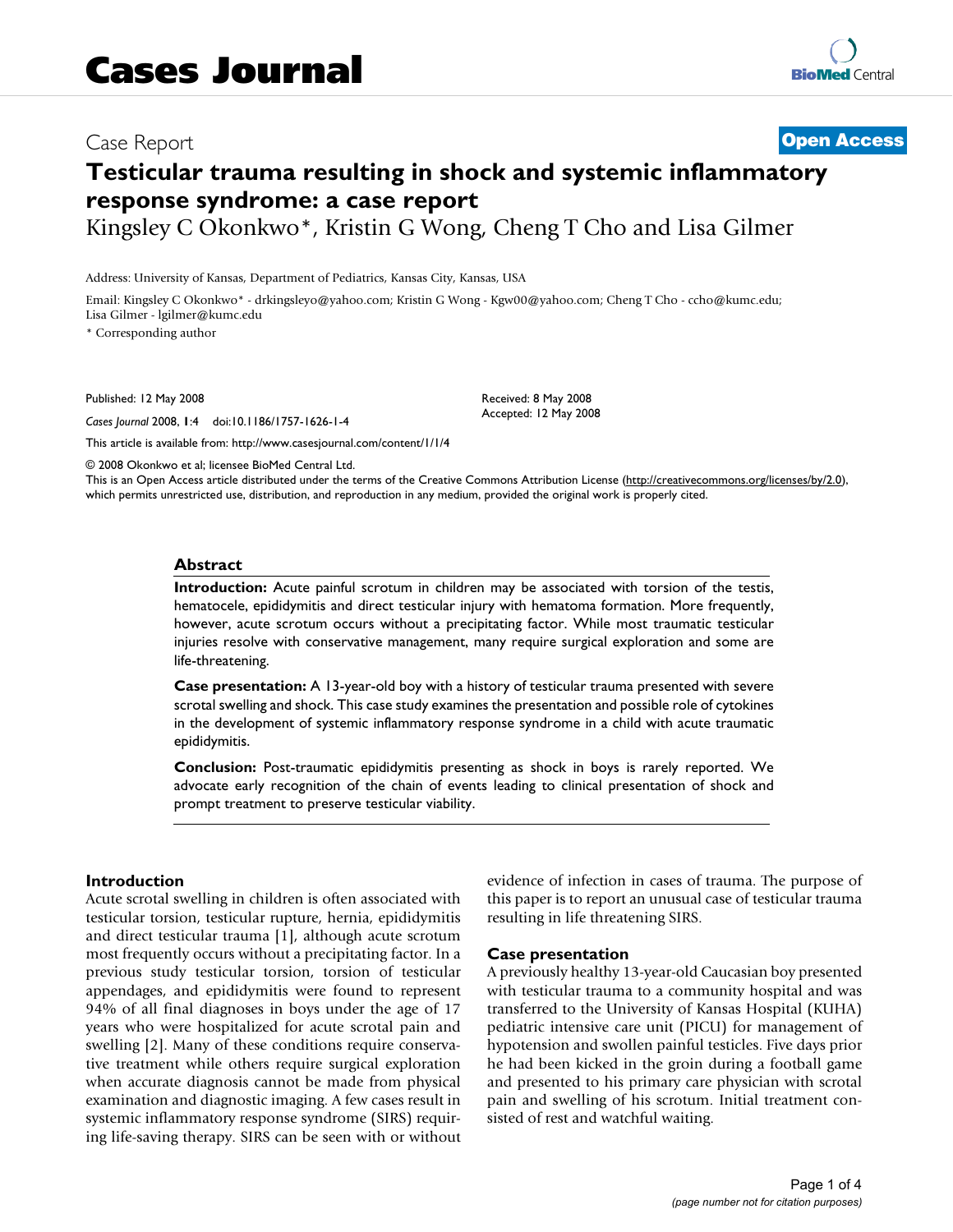Two days post-trauma he developed fever and nausea while at home and was taken to the emergency department of an outside facility. On examination the patient's scrotum was extremely swollen and tender, and his testes were firm to the touch. Urinalysis showed an elevated white blood cell count (WBC) and red blood cell count, and was positive for ketones, hemoglobin, leuko-esterase, and bacteria; however, gram stain and urine culture revealed no organisms. Blood culture also showed no growth of organisms. Ultrasound at this time showed findings suggestive of bilateral epididymitis with no evidence of testicular torsion or mass. The patient was discharged in stable condition on hydrocodone for pain and doxycycline for epididymitis with instructions to follow up with urology if symptoms worsened.

Four days post-trauma, the patient presented to the urologist complaining of blood in his urine, lightheadedness, nausea, vomiting, and shortness of breath secondary to severe scrotal pain. On physical examination his scrotum was enlarged, warm, tender, and firm. He was admitted with a WBC of 38,600/mm3 with a left shift, and normal blood chemistry. The patient also had a temperature of 38.8°C, C-reactive protein (CRP) of 20 mg/dl, and an erythrocyte sedimentation rate of 80 mm/hour. Urinalysis was unchanged from the previous results. Ultrasound showed findings of bilateral epididymitis and echogenic material surrounding both testes, which was slightly more prominent in volume compared with the study done 2 days prior. Abdominal and pelvic computed tomography scan found shotty inguinal and periaortic nodes, as well as, mesenteric adenopathy. No discrete abscess or diffuse abnormal inflammation was seen. Doxycycline was discontinued and IV ceftriaxone was started empirically, although no microbiological organism was cultured from the patient's blood or urine. He was later switched to vancomycin and meropenem for broader antimicrobial coverage.

On the fifth day post-trauma the patient remained febrile with progressing scrotal swelling and pain. The patient subsequently developed hypotension with a blood pressure drop as low as 87/22 mmHg, at which time; he was started on a dopamine drip at 13 mcg/kg/minute. An electrocardiogram performed at the time showed normal sinus rhythm. Once stabilized, he was transferred to KUHA's PICU for further management. Upon arrival his temperature was 39°C and heart rate was 108 beats per minute. The patient's blood pressure dropped again to 84/ 20 mmHg but was stabilized with dopamine and fluids. The patient's scrotum was swollen, erythematous, and his left testicle was more tender than his right. He had a WBC of 34,600/mm3, and CRP of 33 mg/dl. Doppler ultrasound scan of the scrotum (Fig. 1) showed focal heterogeneity with decreased vascularity in the left upper testicle





consistent with a small laceration, subscapular hematoma and intraparenchymal hematoma.

Blood and urine cultures at presentation to the PICU were negative for organisms. Ceftriaxone was restarted as his antibiotic regimen. The patient's WBC and CRP gradually declined while his scrotal sonograms showed little change during hospitalization. The patient's clinical condition gradually improved with continued antimicrobial therapy, scrotal elevation, ice and rest. The urological consult did not find evidence of abscesses or torsion and therefore did not recommend surgical intervention.

By day 10, the patient's scrotal exam had dramatically improved, his WBC had normalized, CRP was 4.38 mg/dl and he had been afebrile for 4 days. His blood and urine cultures at initial presentation to the community hospital and at our facility were all negative. He was discharged on Levaquin 750 mg for 11 days to complete 21 days of therapy.

At the 6-week follow up appointment the patient had significant improvement in scrotal appearance and swelling with some continued mild edema of the scrotal subcutaneous tissue and firm testes. His WBC was 9600/mm3 with a normal differential and on ultrasound there was interval decrease in bilateral testicular size with persistent diffuse moderate heterogeneity. These findings were consistent with resolving swelling and edema from post-traumatic orchitis and/or intraparenchymal hematoma and/ or injury. Three months after the initial testicular trauma, the patient's testes were smaller and softer on examina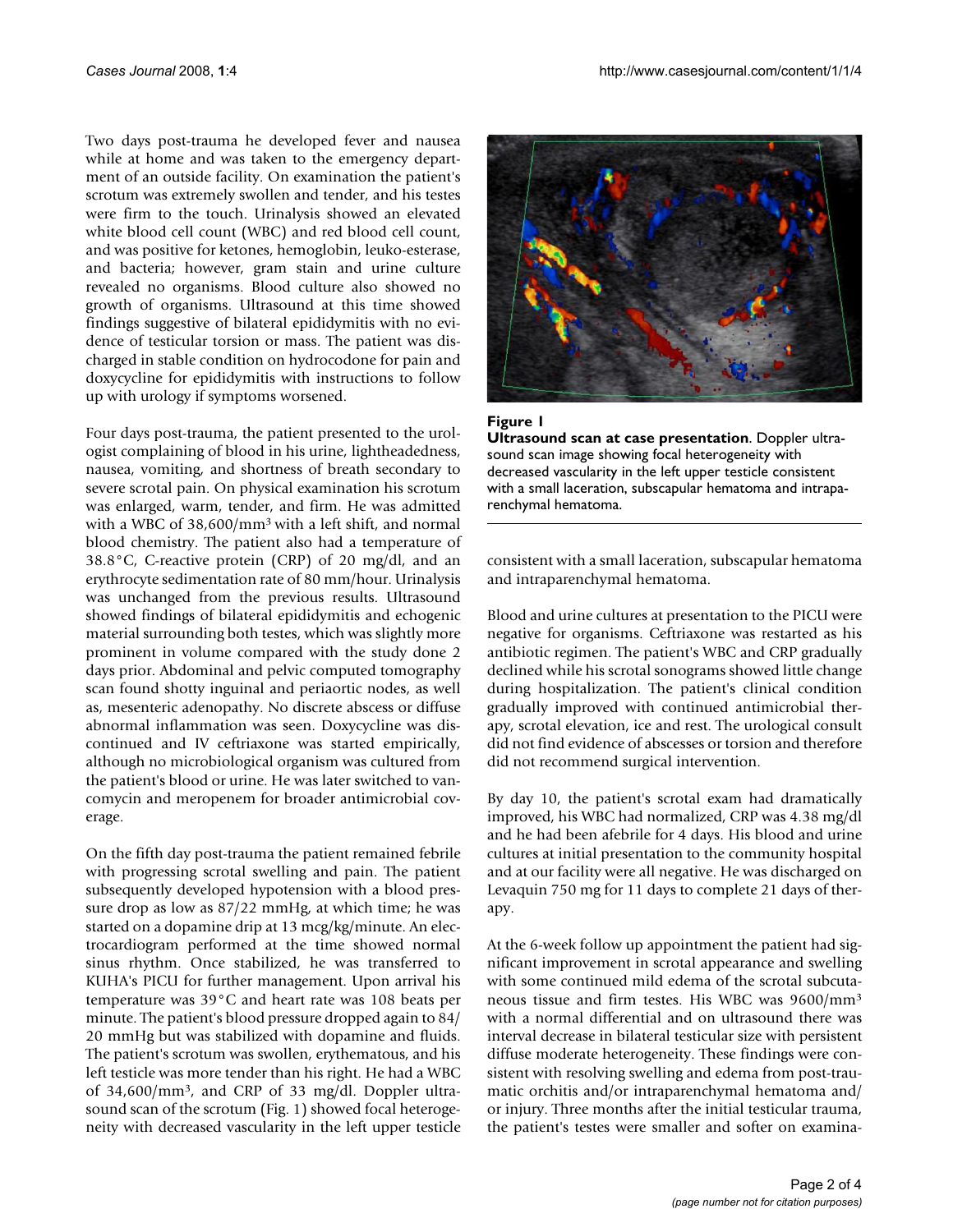tion and findings on ultrasound (Fig. 2) were consistent with post-inflammatory scarring.

# **Discussion**

Traumatic injuries to the genitalia are relatively uncommon and rarely result in life-threatening circumstances [1]. In cases of testicular injury, blunt scrotal trauma is responsible for 75% of the reported cases; of these, most result from sports injuries, vehicle accidents and assault [1]. Regardless of the severity and mechanism of injury, immediate assessment of the genitalia is warranted to rule out testicular torsion or rupture. Other diagnoses of concern include urethral injuries, hematomas and epididymitis. One study looked at acute scrotal pain in boys under 17 years of age and found that testicular torsion, torsion of a testicular appendage, and epididymitis accounted for 94% of the diagnoses [2]. While most cases of epididymitis are the result of bacterial infection, some may present 2 to 3 days after trauma due to forceful compression of the testis against the pubic bones [3].

Once ultrasonography rules out the need for surgical intervention, scrotal injuries can be managed conservatively with ice, elevation, and analgesics [1]. In one study of external genital injuries during childhood, 66.5% involved the scrotum or its contents and 73.1% were managed with conservative treatment [4]. In our patient surgical intervention was never warranted because of the absence of torsion, significant hematoma, testis rupture, or abscess. It is generally believed that scrotal injuries are not life-threatening and are more concerning for their long-term complications [5]. In this case, despite conservative management and empiric antibiotics, our patient's



#### **Figure 2**

**Ultrasound scan 3 months later**. Ultrasound scan image showing decrease in size of the left testicle with increased nodularity in the previously injured region of the left testicle consistent with post-inflammatory scarring.

condition worsened over the first days and progressed to SIRS requiring life-saving intervention.

SIRS, as defined by the American College of Chest Physicians and Society of Critical Care Medicine, requires that two or more of the following conditions are present: temperature >38°C or <36°C; heart rate >90 beats/minute; respiratory rate >20 breaths/minute or  $P_aCO_2$  <32 torr; WBC >12,000 cells/mm3, <4000 cells/mm3, or >10% band forms. In the presence of proven infection, the term 'SIRS' becomes 'sepsis'. The difference in terminology arises from the observation that trauma patients with or without infections have similar outcomes, suggesting the body's overall response is more predictive of clinical course than the particular organism or mechanism of injury [6]. Noninfectious causes of SIRS include acute pancreatitis, burns, trauma, or major elective surgery [7].

Upon initial presentation our patient met four of the SIRS criteria, and while no culture evidence of bacteremia or abscess was found, it was difficult to distinguish between culture-negative SIRS versus noninfectious SIRS. Presently there is no specific or sensitive test to distinguish between the two diagnoses due to the expansive and overlapping systemic responses in infection and trauma [7], making medical management difficult and potentially delaying recovery. Our patient never showed symptoms of a urinary tract infection, did not have risk factors for sexually transmitted infections, and did not develop signs of an abscess, giving us no reason to suspect sepsis as opposed to SIRS.

Our patient's history of trauma without other underlying medical conditions led to the belief that his diagnosis of SIRS was the result of a cytokine storm released from direct trauma to the scrotum. Although the testis is an immune-privileged site, it is not completely protected from local and systemic activators of inflammation [8]. The theory behind cytokine storms lies in the ability of the immune system to control the response to injuries or infection. A cytokine storm is a potentially fatal immune reaction consisting of a positive feedback loop between cytokines and immune cells [9]. Cytokines, such as tumor necrosis factor-α, interleukin-1, and toll-like receptors, are highly involved in the activation and progression of the inflammatory response system [9]. Additionally, these same cytokines have been studied in the role of Leydig cell steroidogenesis, and thus are not only present in macrophages, T cells, and other circulating immune cells, but are also in Sertoli cells and developing germ cells of the testes [8]. Consequently, severe trauma to the scrotum and its contents can lead to a release of pro-inflammatory mediators with the potential to become overwhelming and systemic in nature. Testing for cytokines is not routinely performed and our patient was not tested. In view of the